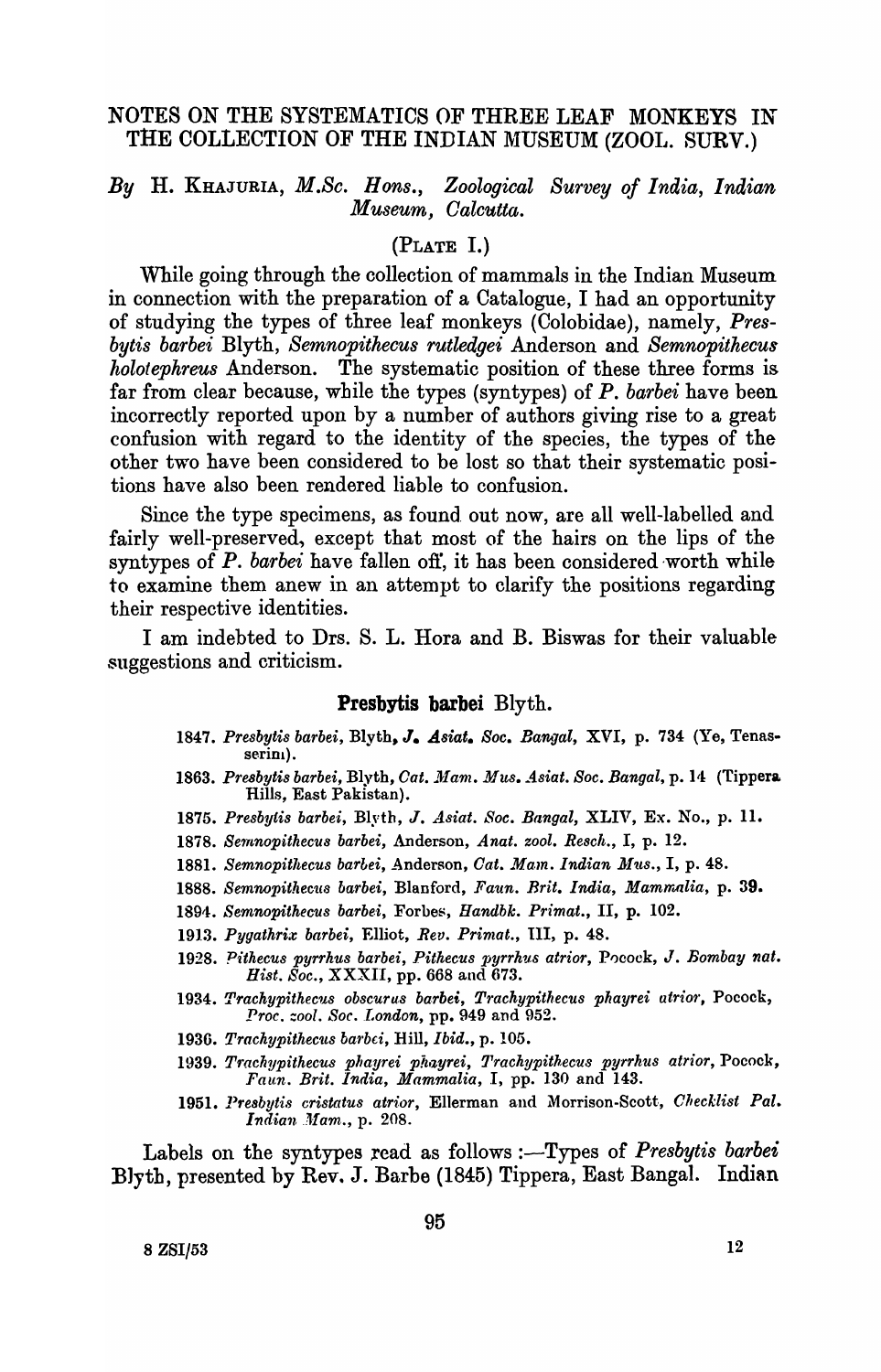Museum Catalogue Nos. 19a and 19b (=36A and 36B respectively of A. S. B. Catalogue).

This leaf monkey has been the subject of great controversy. Blyth (1847, p. 734) in his original description based on an adult male and an adult female specimens collected from Ye, Tenasserim, stated that the pa<sup>l</sup>e markings of the face (pale eyelids and lips) resembled those of Pres*by tis obscurus* Reid. However, some years later, he (Blyth, 1863, p. 14) not only changed the type locality from Ye, Tenasserim, to the interior of Tippera Hills, East Pakistan, but also surprisingly made the statement that *P. barbei* differed from *P. obscu'tus* and *Presby tis phayrei*  Blyth in having the face black. Apparently in conformity with these views, he (Blyth, 1863, 1875) also suggested that  $P$ . barbei may be identical with *Presbytis femoralis* (Horsfield). The change of the type locality is perhaps acceptable, because it was based on the information supplied by the collector of the specimens, Rev. J. Barbe who, as stated by Pocock (1928, p. 668) did collect specimens in Tippera. But the question of the colour of the face remained unexplained even by Anderson (1878, 1881), Blanford (1888) and Elliot (1913) who examined or had the facility of examining the syntypes of *P. barbei.* 

Although the specimens which Anderson (1881) included under P. *barbei* greatly differ from those which he considered as *P. phayrei,* yet 'he much confused the issue by stating that *P. barbei* ' appears to be very elosely allied to the next! and a larger series of specimens than is at my disposal will probably prove their identity' <sup>P</sup>erhaps in this he followed, but apparently without argument, Blyth (1847, p. 734) who favoured the consideration of *P. barbei* as a subspecies *P. phayrei.* Anderson (1878) further complicated the matter when he stated that there was no sexual difference as regards colouration in the syntypes of P. *barbei*, although, as given in the original description, the female specimen markedly differs from the male in having paler areas on the inner side of the bases of the thighs.<sup>2</sup> Hill (1936) borrowed these specimens from the Indian Museum and published a detailed description and a photograph of the male skin. He pointed out that, though the skin of the lips was black yet there were white hairs on the lip margins.<sup>3</sup>

The confusion caused by the foregoing statements can better be judged from the writings of an authority of Pocock's standing who was obliged to change his opinions thrice regarding the identity of this form *(vide* Pocock, 1928, p. 668; 1934, p. 949; 1939, pp. 130 and 143). While discussing the question at some length, he (Pocock, 1939, pp. 130-131) concluded that Blyth's (1847) original description was not based on the specimens which Blyth later (1863) described as having black faces.

On examination of these much discussed specimens, I find that the last opinion given about them by Pocock  $(1939)$  was rather unjustified.

<sup>3</sup> A similar statement was also made by Anderson (1878) and Forbes (1894).

<sup>1</sup>P. *phayrei.* 

 $2<sup>2</sup>$  This character is reported to be present in almost all adult females of the genus Trachypithecus as recognised by Pocock (1934). But it is not clear why Pocock (1939) did not consider this character as occurring in the Indian species of this genus, except T. pyrrhus (Horsheld); and even used this as a key character to distinguish Indian form ()f *pyrrku8* from the species *obsc'U.r'll8* and *plzayrei.* .)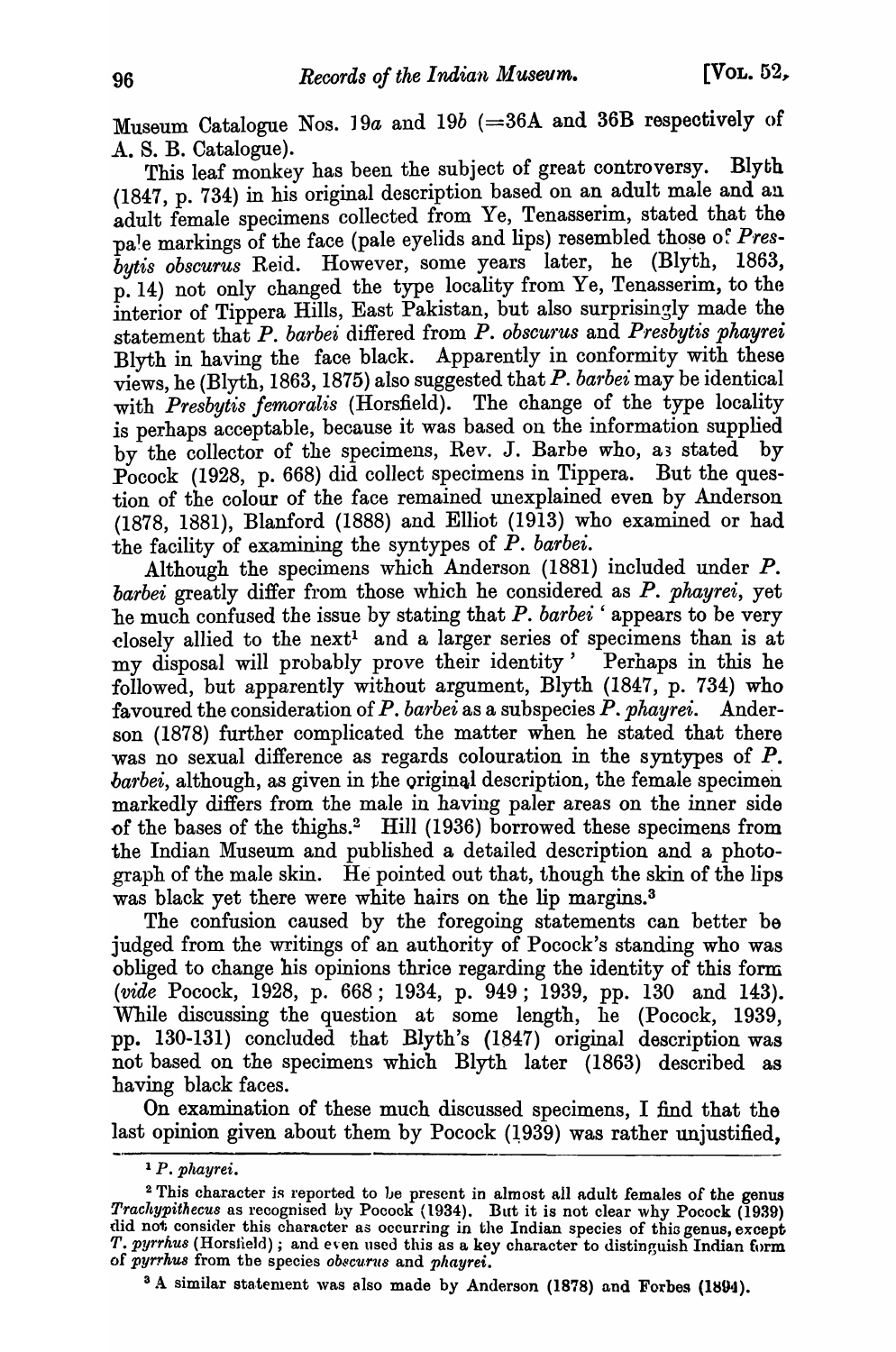as they appear to me to be the same specimens on which Blyth originally based his description. In the first place the specimens under report were presented to the Asiatic Society of Bangal in 1845 by Rev. J. Barbe and so, even assuming that they are not the syntypes of *P. barbei,* Blyth, then Curator of the Museum of Asiatic Society of Bangal, who identified them as true *barbei* must have taken cognisance of their characters when he described this leaf monkey in 1847. Secondly, excepting the doubtful point about the pale face markings, these two specimens resemble so closely Blyth's original description based on two specimens ·of the same sex and age that one who has an opportunity of examining them cannot but believe that they represent the syntypes of the species.<sup>1</sup> Regarding the pale face markings the position appears to me as follows :--The pallor of the eyelids is quite pronounced in the female specimen but not so in the male, apparently due to the long exposure and deposition of dirt during exhibition in the galleries of the Museum of Asiatic Society of Bangal. Moreover, this character is of little interest as it is not a distinguishing character, and it may be present even in Presbytis pyrrhus atrior Pocock of which Pocock considered barbei as .3 synonym. The only confusing point is the paleness of the skin of the lips which in these skins is black and not pale as may appear from the original description. This colour cannot be attributed to exposure or the deposition of dirt.

There appears to be only one explanation of this puzzle. As stated by Anderson (1878), Forbes (1894) and Hill (1936), the lips are covered with white hairs. Most of these white hairs have now fallen off from the upper lip in the male specimen and from both lips in the female specimen. I suspect that Blyth wrongly compared the presence of white hairs on the lips to the pale lips of  $\overrightarrow{P}$ . *obscurus.* In 1863 his statement that the skin of the face was black appears to be based on the fact that most of the hairs on the upper lip had fallen off by that time. This supposition is further strengthened by the presence of a skin, identified as  $\overline{P}$ . *barbei* by Anderson (1881, 19*d*), in this collection in which the whiteness of the hairs on the lips is so pronounced as to appear by a superficial observation as resembling the condition found in P. *obseurus.*  Perhaps still more convincing may be found the writings of Blyth (1875, p. 11) himself when he apparently concurred with Cantor (quoted by Blyth, *loe. cit.)* according to whom the face of this species ' during life is intense black, except the white-haired lips and chin which are of milk white colour.'

The skull without lower jaw (Plate I, figs. 1 and 2) of the male specimen and the lower jaw (Plate I, fig. 3) of the female specimen are present in this collection.<sup>2</sup> They were described but not figured by Anderson (1878).

<sup>&</sup>lt;sup>1</sup> It may also be pointed out that Blyth (1863) listed only these two specimens as sole representatives of *P. barbei* in the collection of the Asiatic Society of Bangal.

<sup>&</sup>lt;sup>1</sup> The presence of the well-labelled skulls of these specimens in this collection is a further proof that Blyth was rather inaccurate in his statements about this monkey as according to him (Blyth. 1875) these skins were not provided with skulls.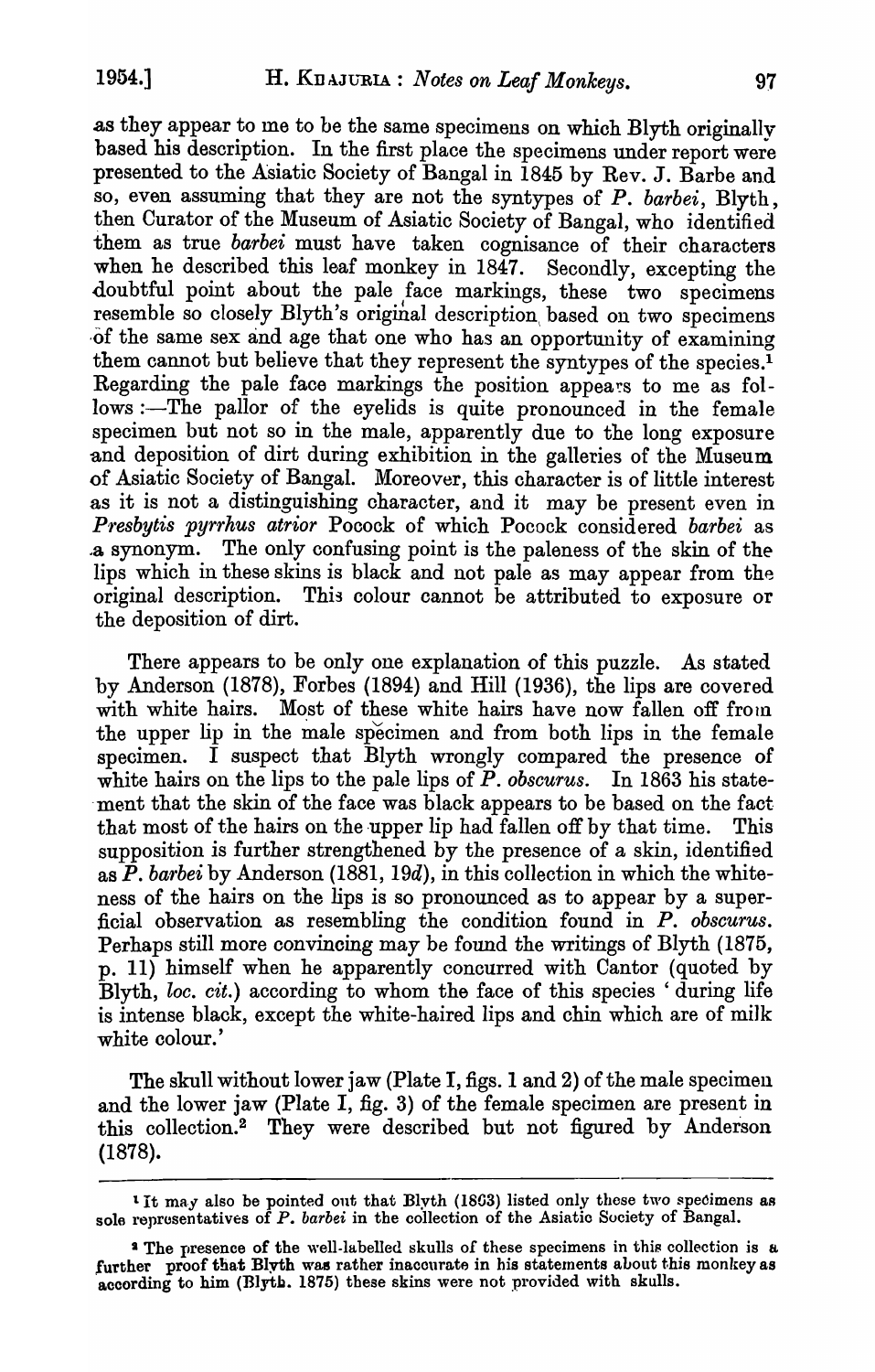It thus appears certain that the specimens at present in the collection of the Zoological Survey of India are the syntypes of *P. barbei* (Blyth, 1847). The description of P. pyrrhus atrior (Pocock, 1928) is precisely applicable to them and thus  $\vec{a}$ trior must be considered as a synonym of  $\overline{P}$ . *barbei*. The form is evidently a well-defined race of  $\overline{P}$ . *cristatus* (Raffies).

*Diagnostic characters.*--P. cristatus barbei may be distinguished from all other races of P. *cristatus* by the general absence of silvering of the pelage which at the most is very faintly visible towards the foreparts of the dorsal surface in some skins, by the tail (especially towards the tip) being appreciably paler than the dorsal surface, and also by the general colour being somewhat paler.

*Distribution.-As* far as at present ascertainable, the form is found from Tippera, East Pakistan, to Tennasserim and adjoining parts of Siam.

### Semnopithecus rutledgei Anderson.

- *1878. 8emnopithecus rutledgii,* Anderson, *Anat. zool. Resch.,* I, p. 12(No locality).
- 1881. Semnopithecus cristatus, Anderson, Cat. Mam. Indian Mus., I, p. 51.
- 1894. Semnopithecus rutledgii, Forbes, *Handbk. Primat.*, II, p. 133.
- 1910. (?) Presbytis ultimus Elliot, Proc. U. S. natl. Mus., XXXIII, p. 351.
- 1913. Pygathrix cristatus, (?) Pygathrix ultimus, Elliot, *Rer. Primat*, III, pp. 79 and 81.
- 1940. (?) Pithecus pyrrl:us ultimus, Chasen, Bull. Raffl. Mus. Singapore, XV.  $p. 82.$

The label on the type specimen reads as follows :-Type of *Semno-1n:thecus rutledgei* Anderson, presented by W. Rutledge, Esq., 18-9-1871. Indian Museum Catalogue No. *22b.* 

Elliot (1913, pp. 79-80) considered this leaf monkey as a synonym of *Pygathrix (=Presbytis) cristatus* (Raffies) and stated that the type could not be traced. The skin of the type has now been found; and 011 comparing this skin with those of *Presby tis cristatus* in this co11ec-' tion from one of which Elliot *(loc. cit.)* also drew up the description of P. *cristatus* in his monograph, I find that there is a marked difference in colouration. The general colour in the original description (Anderson. 1878, p. 12) was described as black, but it is much paler than the skins of *P. cristatus.* Also the hairs are much more extensively silvered at the tips all over the body, and the black hands and feet are well contrasted with the frosted forearms and legs. Chason (1940, p. 82) assigned exactly the same characters to  $P.$   $u\overline{ltimus}$  (Elliot, 1910), and, thus, *rutledgei* should replace *ultimus*. However, it still appears somewhat doubtful whether *ultimus* is distinguishable from *cristatus* particularly on account of the curious distribution assigned to it, *i.e.,* Malaya States, Borneo, and Sumatra (part.); and unfortunately, or fortunately, *rutledgei* is without a locality.

The skull of P. *rutledgei* was described by Anderson *(loc. cit.)* as like that of P. *maura* ( $=$ cristatus) but with gradually expanding extremities. *P. rutledgei*, if revived, should evidently be considered as a race of  $P_{\bullet}$  $cris!atus.$